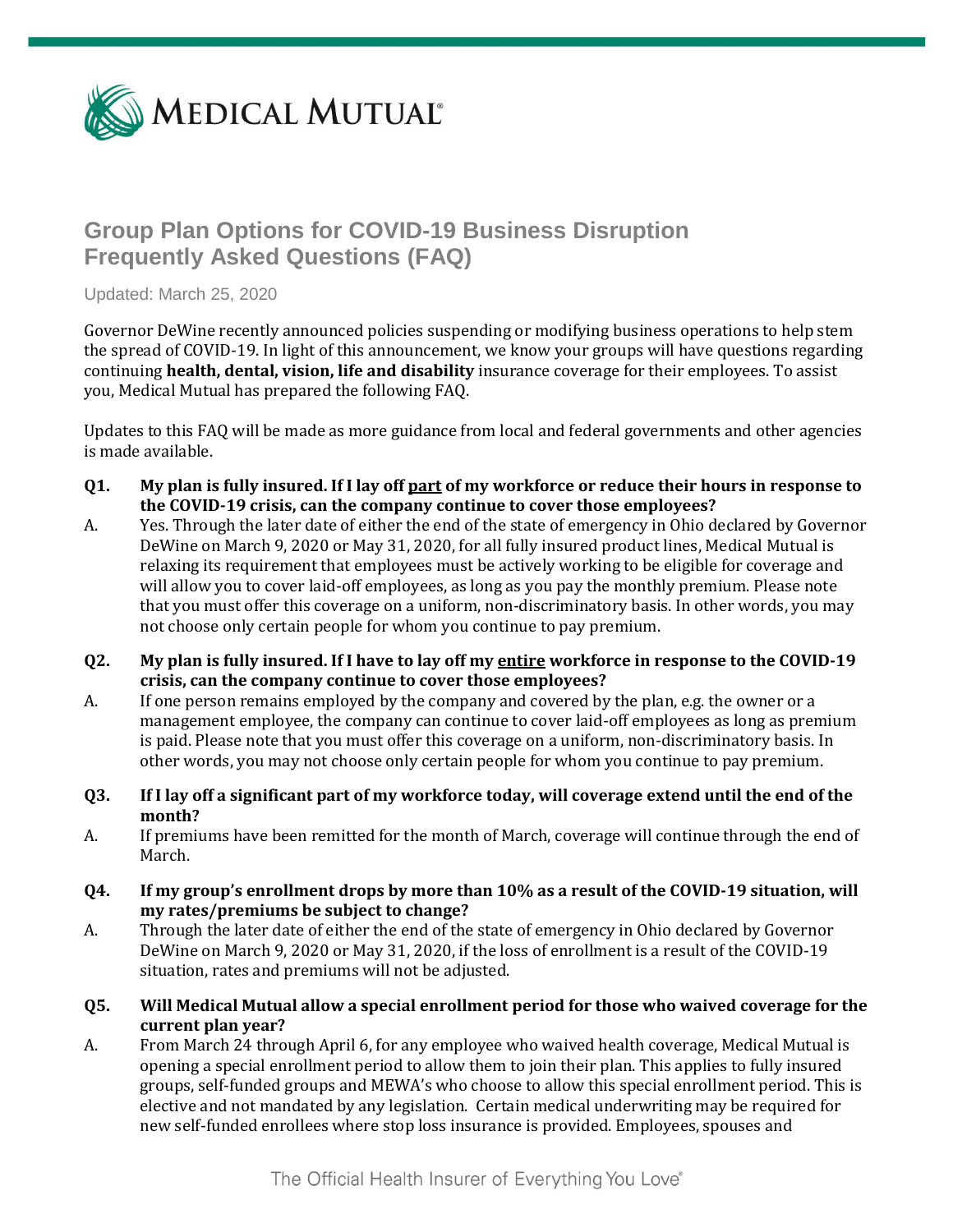dependents coming on to their plan will not be subject to a waiting period and coverage will be effective April 1, 2020.

## **Q6. What about continuation coverage if my plan is fully insured?**

A. If your group is eligible for COBRA, as long as one person remains actively employed, employees may elect to continue coverage under COBRA using the normal notice and election procedure. If the plan has no active employees, the plan is considered terminated and COBRA is not an option. In that case, employees would have a special enrollment period to enroll in individual coverage or they could purchase short-term plans that are subject to medical underwriting.

If your group is not eligible for COBRA (for example, it employs fewer than 20 people), as long as one person remains actively employed, employees may elect to continue coverage under Ohio's state continuation statute for up to twelve months. Small employers should notify laid-off employees of this right at the time they are laid off. If the plan has no active employees, the plan is terminated and continuation is not an option. In that case, employees would have a special enrollment period to enroll in individual coverage or they could purchase short-term plans that are subject to medical underwriting.

- **Q7. My plan is self-insured. If I lay off part of my workforce or reduce their hours or their pay in response to the COVID-19 crisis, can the company continue to cover those employees?**
- A. Yes. If Medical Mutual is your stop loss carrier, as long as you continue to pay administrative fees and claims costs, along with your stop loss premium, you may continue to cover laid-off employees even though they are not actively at work. Please note that you must administer the plan on a uniform, non-discriminatory basis. In other words, you may not choose only certain people for whom you continue to pay claims. If Medical Mutual is **not** your stop loss carrier, you should check with your stop loss carrier about covering laid-off employees who are not actively at work.

## **Q8. My plan is self-insured. If I have to lay off my entire workforce in response to the COVID-19 crisis, can the company continue to cover those employees?**

A. Yes, as long as one person remains actively employed by the group. If Medical Mutual is your stop loss carrier and you continue to pay administrative fees and claims costs along with your stop loss premium, you may continue to cover laid-off employees even though they are not actively at work. Please note that you must administer the plan on a uniform, non-discriminatory basis. In other words, you may not choose only certain people for whom you continue to pay claims. If Medical Mutual is **not** your stop loss carrier, you should check with your stop loss carrier about covering laid-off employees who are not actively at work.

# **Q9. What about continuation coverage if my plan is self-insured?**

A. If your group is eligible for COBRA, as long as one person remains actively employed, employees may elect to continue coverage under COBRA under the normal notice and election procedure. If Medical Mutual is **not** your stop loss carrier, you should check with your stop loss carrier about any rules it may have regarding minimum enrollment of active employees for stop loss coverage.

If the plan has *no* active employees, the plan is terminated and COBRA is not an option. In that case, employees would have a special enrollment period to enroll in individual coverage or they can purchase short-term plans that are subject to medical underwriting.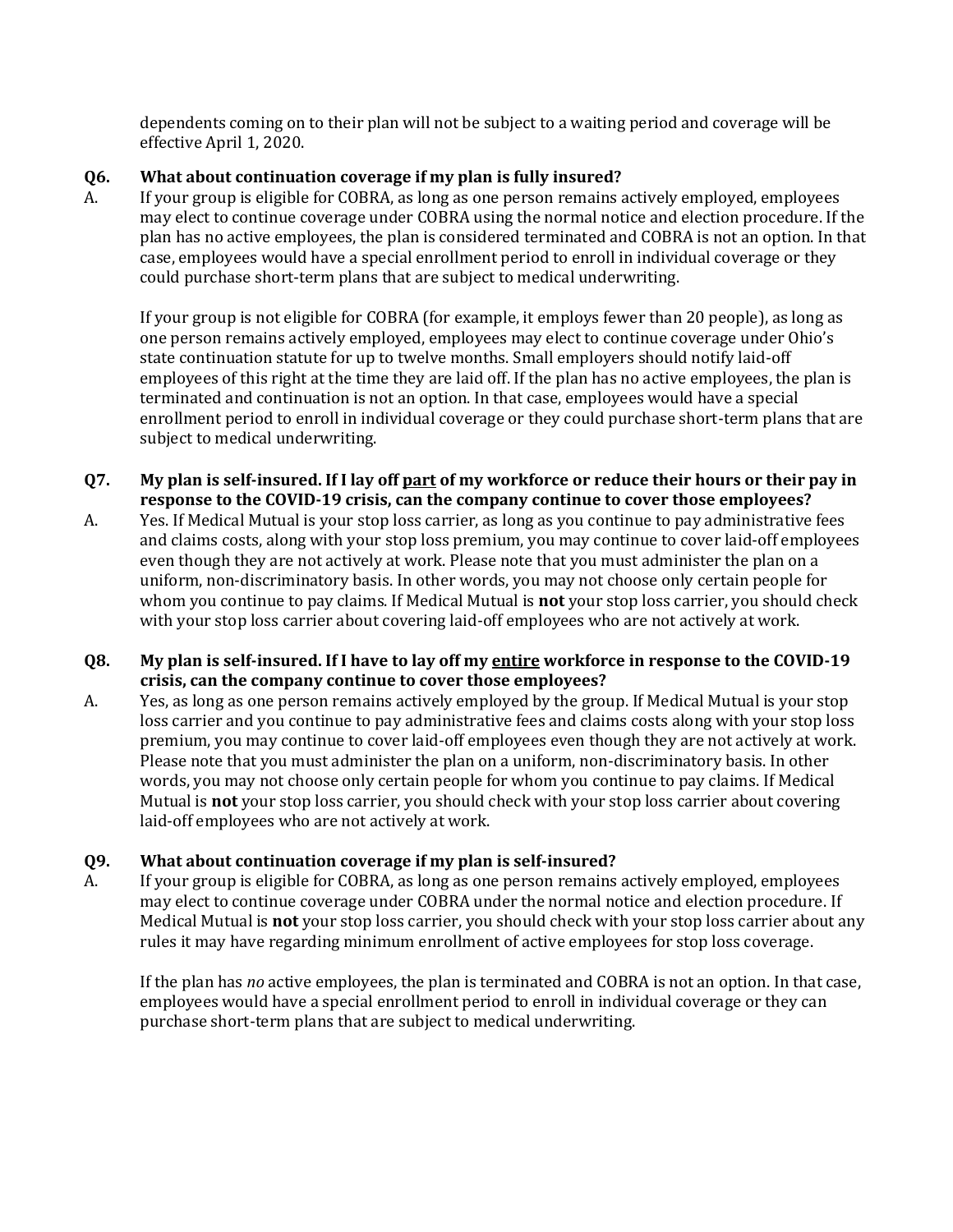- **Q10. If I have to terminate coverage for my employees in the middle of a month, will I receive a refund of my premium for the rest of the month?**
- A. While your contract states that Medical Mutual will not refund a partial month's premium, given the gravity of the current situation, we will refund the proportional amount of premium should you terminate your coverage before the end of the month.
- **Q11. My plan is self-insured with 100+ employees. If I have to lay off a significant portion of my workforce in response to the COVID-19 crisis, will I need to change to a fully insured arrangement?**
- A. No, as long as the layoffs are temporary in response to the COVID-19 crisis.

## **Q12. Will renewal rate actions be delayed as a result of the COVID-19 situation?**

A. No. Medical Mutual is fully operational, so renewals will be released on a timely basis. However, payment plans are being offered to assist customers on an as-needed basis.

## **Q13. In light of the COVID-19 crisis, can I get a grace period extension on paying my premium?**

A. For all fully insured group plans, individual plans, Medicare plans, stop loss customers, MEWAs and non-federal governmental health plans, they have the option of deferring premium payments, interest free, for up to 60 calendar days from the original premium due date. There are no additional extensions beyond the 60 days. If a group elects to defer payments and they are set up to have premiums paid via ACH, they must contact Medical Mutual at 1-800-384-2184 no later than March 30 for the April 1 ACH draw.

## **Q14. If I defer premium in an extended grace periods, will my claims continue to pay?**

A. No, your claims will not pay during an extended grace period. Claims will pay when your account becomes current and the premium is paid.

#### **Q15. Is Medical Mutual able to offer help to employees who are losing their health insurance coverage after being laid off?**

A. Medical Mutual can offer individual short-term and ACA-compliant health insurance plans to those who have been laid off. Interested individuals should contact 1-844-606-5393 to speak with an advisor who can assist. They can also visit MedMutual.com to apply directly.

#### **Q16. How soon will coverage be effective for those who enroll in an ACA-compliant plan?**

A. For plans sold on the federal exchange (the marketplace), government rules require coverage take effect the first of the next month. For off-exchange policies, Medical Mutual will waive the normal special enrollment period procedures and allow applicants to obtain coverage that is effective the day after the loss of their employment. Please note that premium subsidies may be available for plans purchased on the federal marketplace. Premium subsidies are not available for off-exchange plans.

#### **Q17. How soon will coverage be effective for those who enroll in a short-term plan?**

- A. Short-term plans can be effective the day after application submission provided the applicant passes underwriting.
- **Q18. If the member has met or paid a portion of their deductible under their group coverage, will Medical Mutual apply a credit to their new individual plan deductible based on what they have already spent during the year?**
- A. Yes, but only if the member's previous coverage was under a Medical Mutual group plan. If the member had coverage under another carrier, they can still enroll in a Medical Mutual individual plan, but they will start their new plan with \$0 applied toward the deductible.